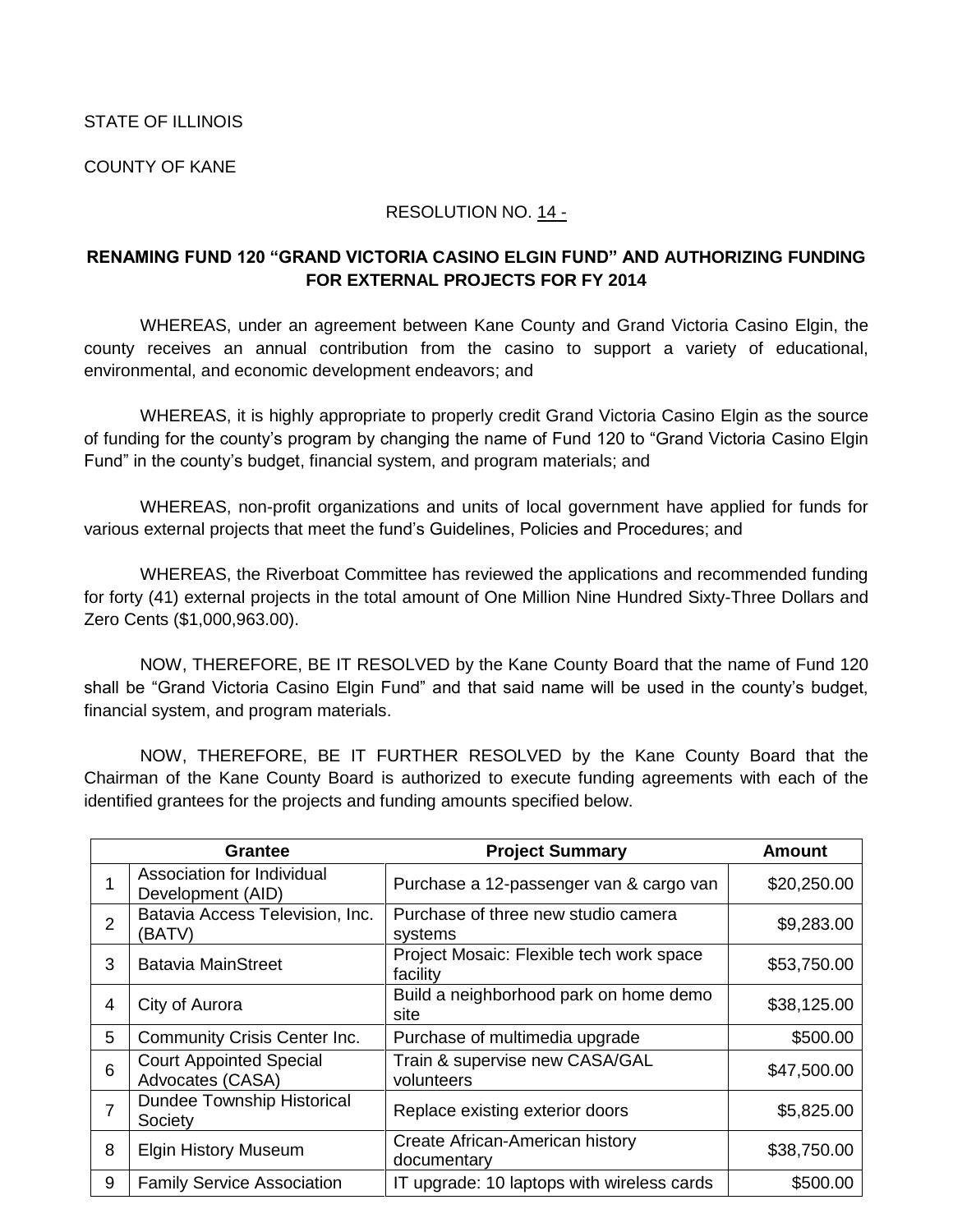| 10 | Food for Greater Elgin                                     | Purchase a walk-in cooler/freezer                                                   | \$30,000.00 |
|----|------------------------------------------------------------|-------------------------------------------------------------------------------------|-------------|
| 11 | Fox River Study Group                                      | <b>Complete/implement Fox River</b><br>Implementation Plan                          | \$50,000.00 |
| 12 | Fox Valley Pregnancy Center                                | Replace windows and doors                                                           | \$8,500.00  |
| 13 | <b>Friends of Aurora After School</b>                      | Salary for Program Coordinator & Reading<br><b>Mentor Scholarships</b>              | \$15,000.00 |
| 14 | <b>Garfield Heritage Society</b>                           | Restoration of 1842 threshing barn                                                  | \$28,750.00 |
| 15 | Geneva History Center                                      | Purchase upgrades and installations to<br>promote an accredited museum              | \$12,500.00 |
| 16 | Hampshire Township Park<br><b>District</b>                 | Construct a community-build playground                                              | \$10,000.00 |
| 17 | Hesed House (PADS)                                         | Tuck pointing and safety door replacement                                           | \$12,420.00 |
| 18 | Literacy Volunteers of Fox<br>Valley                       | Salary for Program Manager                                                          | \$12,866.00 |
| 19 | Joseph Corporation                                         | Operational Funding; salaries, building and<br>administrative expenses              | \$15,000.00 |
| 20 | Marie Wilkinson Food Pantry                                | Purchase a refrigerated truck, construct a<br>janitorial closet & vegetable garden  | \$12,500.00 |
| 21 | <b>Mutual Ground</b>                                       | Create networked infrastructure (phase 3)                                           | \$6,250.00  |
| 22 | NHS of the Fox Valley                                      | Salary for a Housing Recovery Support<br>Assistant                                  | \$7,500.00  |
| 23 | Preservation Partners of the<br>Fox Valley                 | Renovate 9 original windows at the Beith<br>House                                   | \$5,000.00  |
| 24 | <b>Quad County Urban League</b>                            | Purchase of technology & instructional<br>equipment as well as staff training       | \$7,500.00  |
| 25 | Rebuilding Together Aurora                                 | Rehabilitate/repair and make accessibility<br>modifications to four homes           | \$15,190.00 |
| 26 | <b>Salvation Army</b>                                      | Provide meals and nutrition education<br>through Golden Diners Program              | \$2,500.00  |
| 27 | <b>SciTech Museum</b>                                      | Graphics and Educational visual upgrade<br>(phase 1)                                | \$45,512.00 |
| 28 | South Elgin Parks and<br><b>Recreation/FUNdation</b>       | Construct Sensory Tree Trunk area of IM<br>ABLE park project (phased)               | \$72,500.00 |
| 29 | St. Charles Heritage Center                                | Upgrade 3 computers, photos, signage<br>and display cases                           | \$4,750.00  |
| 30 | St. Charles Park District (Active<br><b>River Project)</b> | River Corridor Study/Design to establish a<br>plan for the Fox River in St. Charles | \$46,250.00 |
| 31 | U of I Extension                                           | Community educational programs<br>(Wellness, 4-H, Horticulture &<br>Environment)    | \$97,500.00 |
| 32 | United Way of Elgin                                        | License & maintenance fees for web-<br>based info & referral system                 | \$7,619.00  |
| 33 | Village of Elburn                                          | Streetscape beautification (sidewalks,<br>lighting, benches and trash receptacles)  | \$8,750.00  |
| 34 | Village of Lily Lake                                       | Stabilization of eroded ravine as well as<br>wetlands restoration                   | \$47,500.00 |
| 35 | Village of Montgomery                                      | Update and reprint of Montgomery history<br>book                                    | \$4,356.00  |
| 36 | Village of North Aurora                                    | Install new water main with 2 new hydrants                                          | \$34,017.00 |
| 37 | Village of Sugar Grove                                     | Construct fiber optic cable                                                         | \$25,000.00 |
| 38 | Village of West Dundee                                     | Downtown Redevelopment Plan:<br>Purchase/construct temporary furnishings            | \$12,500.00 |